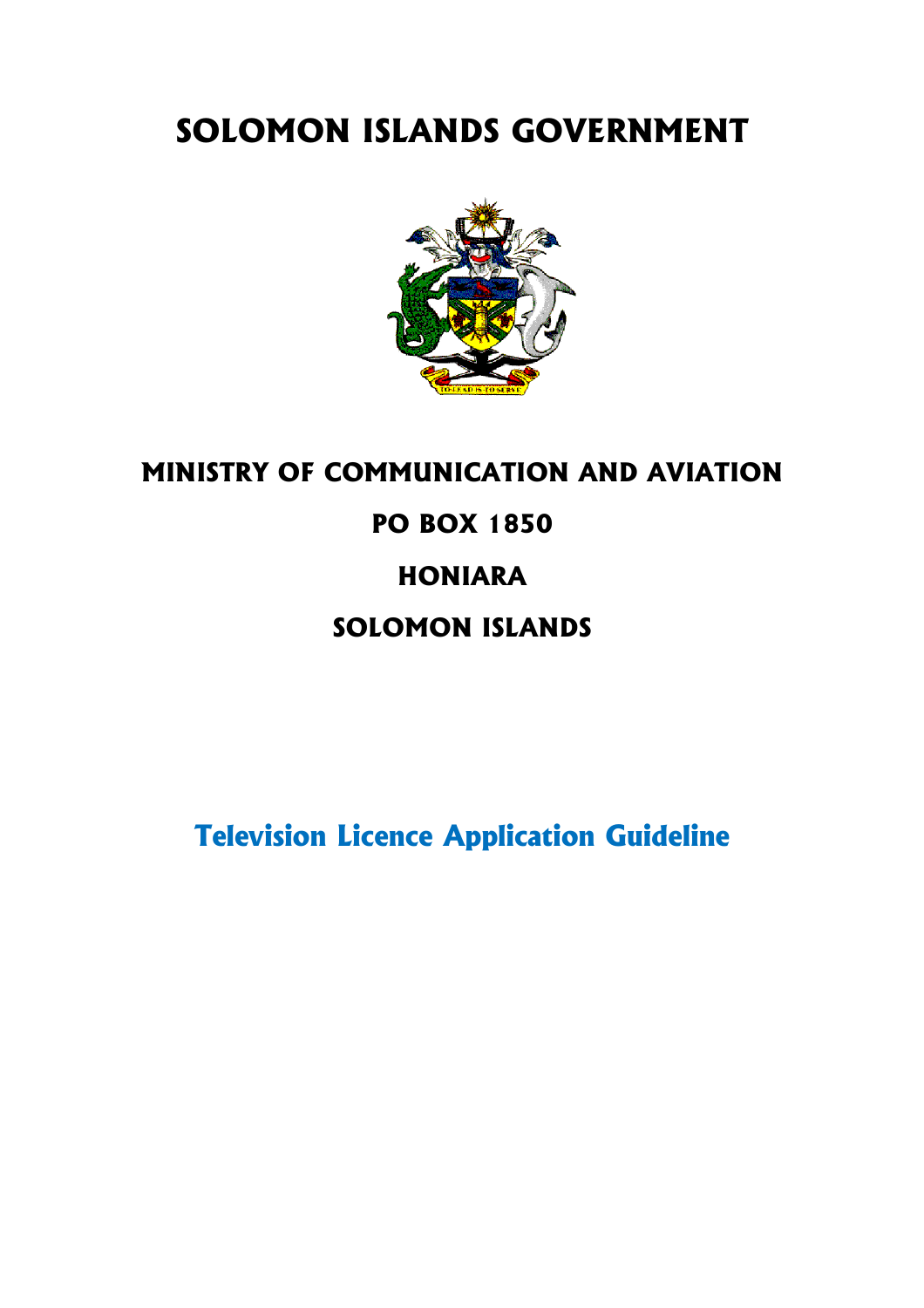# **Part A: General Information**

- 1.0 Contact and Billing Address
- (a) Name of Applicant
- (b) Address
- (c) Telephone
- (d) Facsimile
- (e) Email address
- (f) Contact person and Status
- 1.1 Type of Television Technology and Service (s) to be offered
- (a) Free-To-Air (FTA)
- (b) Pay TV
- (c) Cable TV
- (d) Satellite TV (DTH: Direct To Home)
- (e) Other Technologies (specify)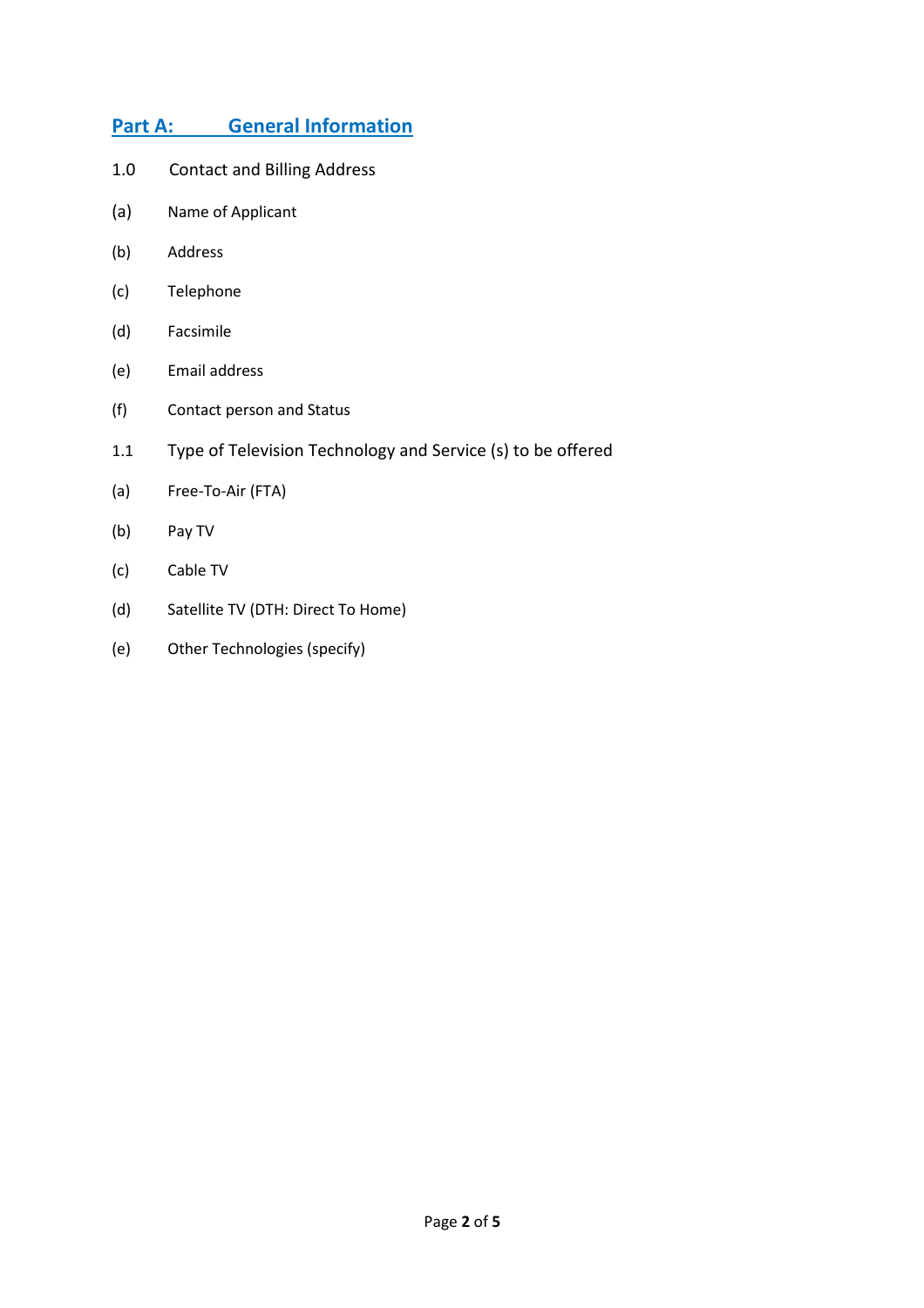# **Part B: Television Technology and Infrastructure Build Information**

Information on Part B will be related to Part A, part 1.1

- 1.0 Provide details of the technology and how the network will be build and established
- 1.1 The geographical coverage and the time frame for the infrastructure build establishment and the rollout and availability of service in Solomon Islands.
- 1.2 Provide information on propose location (Latitude/Longitude) of TV towers/structures and the structure heights (ASL, AGL) transmitters if building infrastructure
- 1.3 Details of technology standards to be established
- 1.4 The spectrum frequency ranges/band required for RF Transmission of signals if applicable to the type of television broadcasting technology
- 1.5 The minimum and maximum RF transmission power output (Watts) if RF transmission is required

# **Part C: Programming Information**

- 1.0 The types and categories of programming that will be supplied.
- 1.1 The arrangements for programming sourcing, including details of agreements
- 1.2 If incorporating local production of programme content. There must be a minimum of 30% local content for free to air service programmes.
- 1.3 Detail of the proposed arrangement for a nightly news service and in particular:
	- (a) Local production
	- (b) Duration of programme
	- (c) Percentage/proportion of news broadcast that will be local news
- 1.4 An indication of willingness to carry "third party" programming and provide air time for independent programme sources where this is determined to be in the national's interest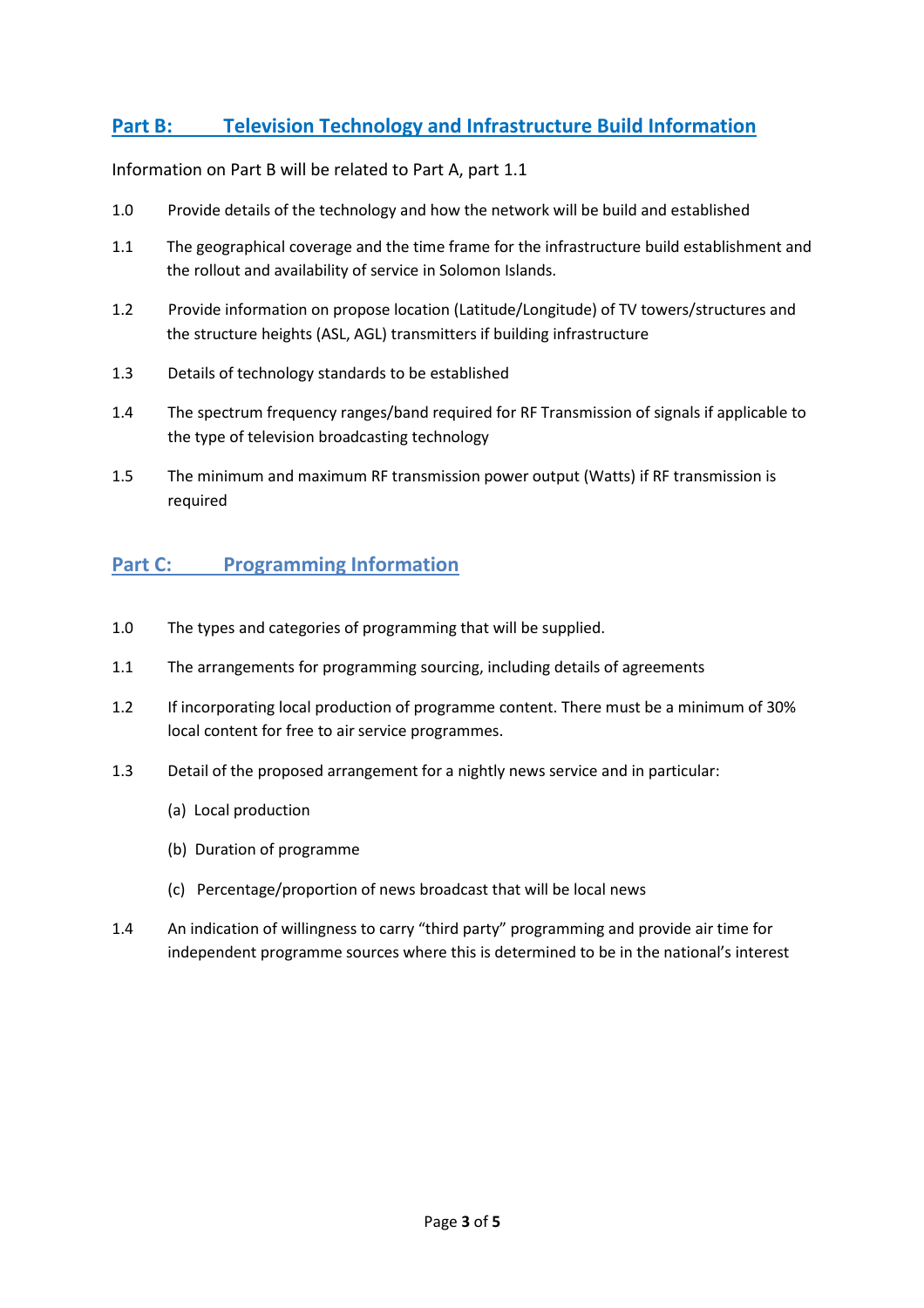# **Part D: Fees and charging details**

- 1.0 Provide information on service access fees, where applicable.
- 1.1 Details of monthly subscription rentals if applicable (applicable to pay TV only)
- 1.2 Details of the forecasts for medium services penetration (for at least years 1 to 5) and an outline of the assumptions that have been made about service demand

## **Part E: Detailed Business Plan**

- 1.0 Financial Information
- 1.1 Proposed capital expenditure
- 1.2 Cash Flow Projection and ROI Analysis
- 1.3 Copies of the audited company accounts for the preceding three years.
- 1.5 Information about investment funding arrangement with supporting documentations
- 1.7 Relevant economic and market studies undertaken of the content & broadcasting industry in Solomon Islands

#### **Part F: Users benefits**

- 1.0 Diversification availability of programmes
- 1.1 Consumers rights protected
- 1.2 Availability Codes of Practice and Programme to protect users

#### **Part G:** Community Service

- 1.0 How programs will be accessed
- 1.1 What type of community programs will be made available

#### **Part H: Television sector and national development proposals**

- 1.0 Capacity building in terms of human resource development.
- 1.1 Promotion strategy for Solomon Islands with specific reference to tourism and national projects.
- 1.2 A minimum quota of local production.
- 1.3 Other benefits the content & broadcasting proposal would bring into Solomon Islands especially in economic terms without compromising the peace and moral values of the country.